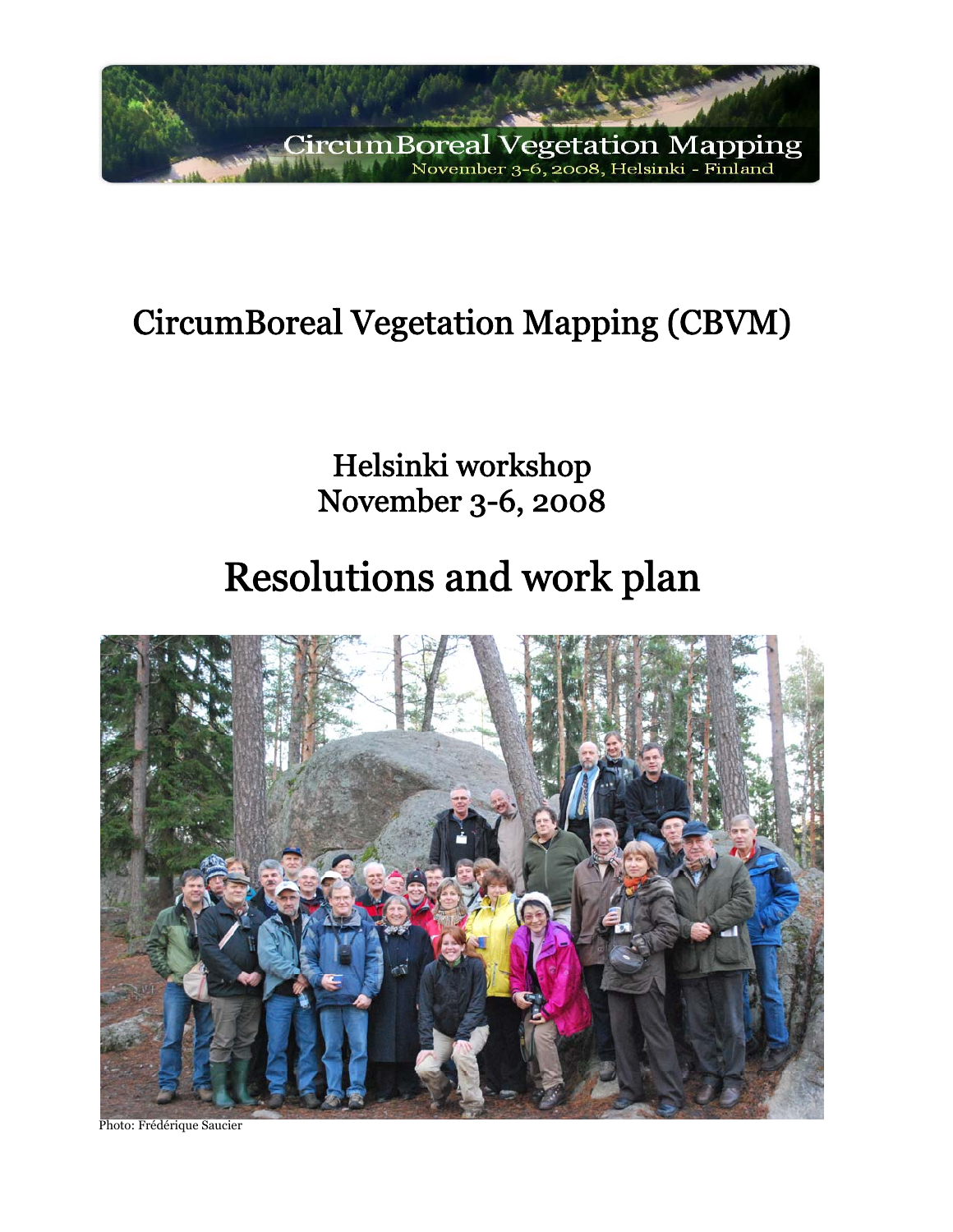

Compiled by Jean-Pierre Saucier and Frédérique Saucier, with comments from Stephen Talbot and Ken Baldwin.

This synthesis is extracted from a report presented by Nemoralis to the Canadian Forest Service, December 29, 2008.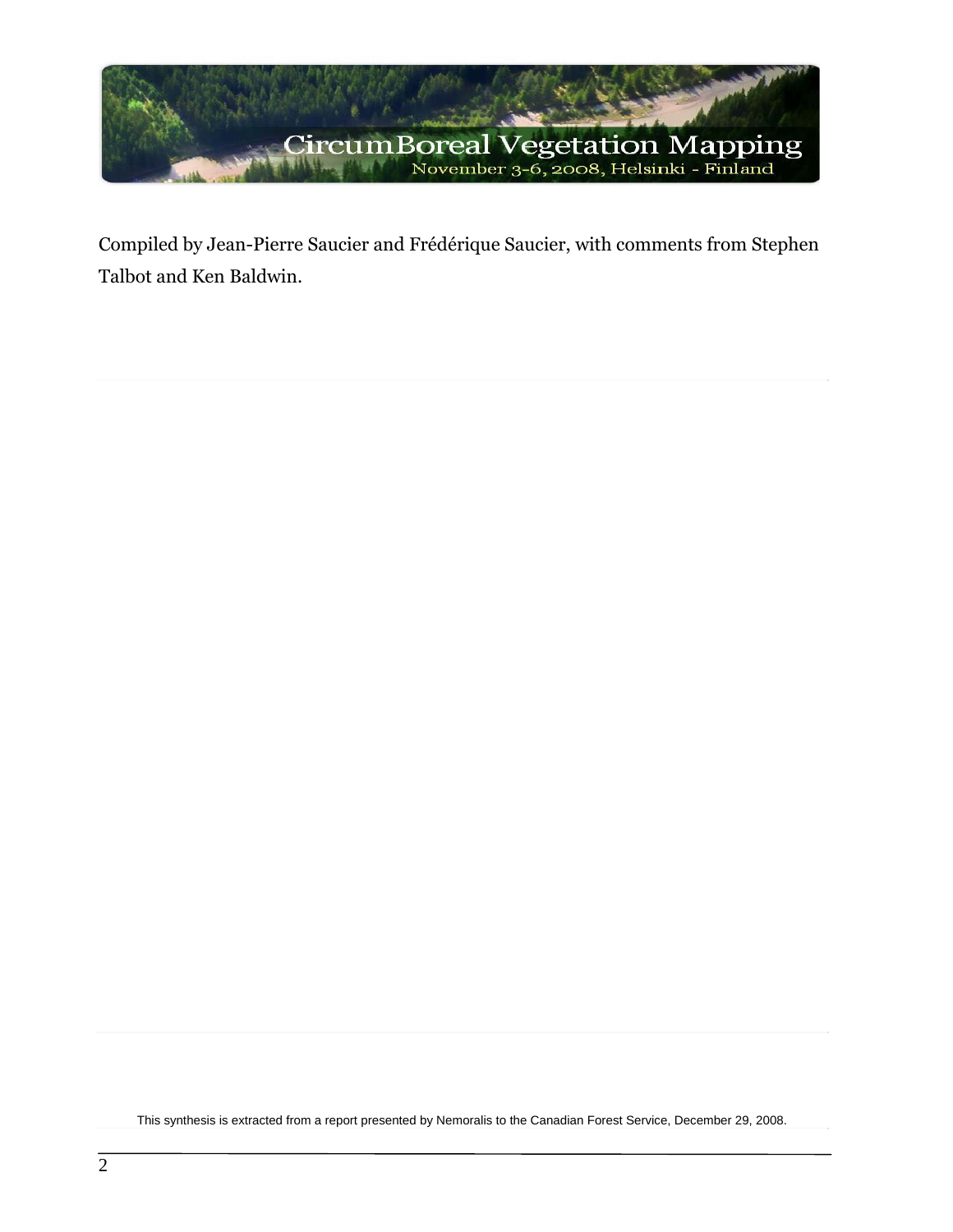

### Project Initiative

 $\bf{T}$  he CBVM mission is to develop a global map of the circumboreal forest biome with a common legend.

### Need for a Circumboreal Vegetation Map (CBVM)

Our goal is to provide a common international framework for understanding the boreal region. Currently, various maps already exist of the boreal biome, but they do not rely on a unified international method for classifying and mapping boreal vegetation. By recognizing the boreal region as a single geo-ecosystem with a common set of cultural, political and economic issues, the CBVM project will be the first detailed vegetation map of the entire global biome. Such a map is needed for a wide variety of purposes related to resource development, land-use planning, studies of boreal biota and biodiversity, education, anticipated global changes and human interaction. A common legend and language for describing boreal ecosystems is essential for answering questions at a global scale. Boreal forests are particularly appropriate for unified classification because of their high level of floristic, physiognomic and syntaxonomic similarity across the entire biome. A circumboreal vegetation map will have numerous other application uses for boreal scientists and managers such as impact studies on wildlife and feedback mechanisms in models or increased emission of greenhouse gases. The CBVM will also contribute to global efforts to improve understanding and communication with policy-makers.

A secondary goal is to make the map compatible with the Circumpolar Arctic Vegetation Map (CAVM, scale 1:7,500,000) to the north. Linking these two global-scale maps is necessary because very few issues relevant to the Arctic or the boreal regions stop at tree line. For example, most rivers flowing into the Arctic Ocean have their origin far to the south of the tree line. Climate and vegetation-change models, analysis of animal migrations, roads and industrial developments, and arctic-human interaction all require maps that include both the Arctic tundra and boreal forest regions.

Toward these goals we held an international workshop in Helsinki, Finland, during the period November 3-6, 2008, to develop a strategy to map the vegetation of the circumboreal zone. 50 vegetation scientists from 10 northern countries attended. A workshop summary follows with our resolution; outline of the project objectives; organizational chart; composition of mapping teams that includes thematic, remote sensing, biogeoclimatic, funding, regional and subregional divisions; and process and timeline.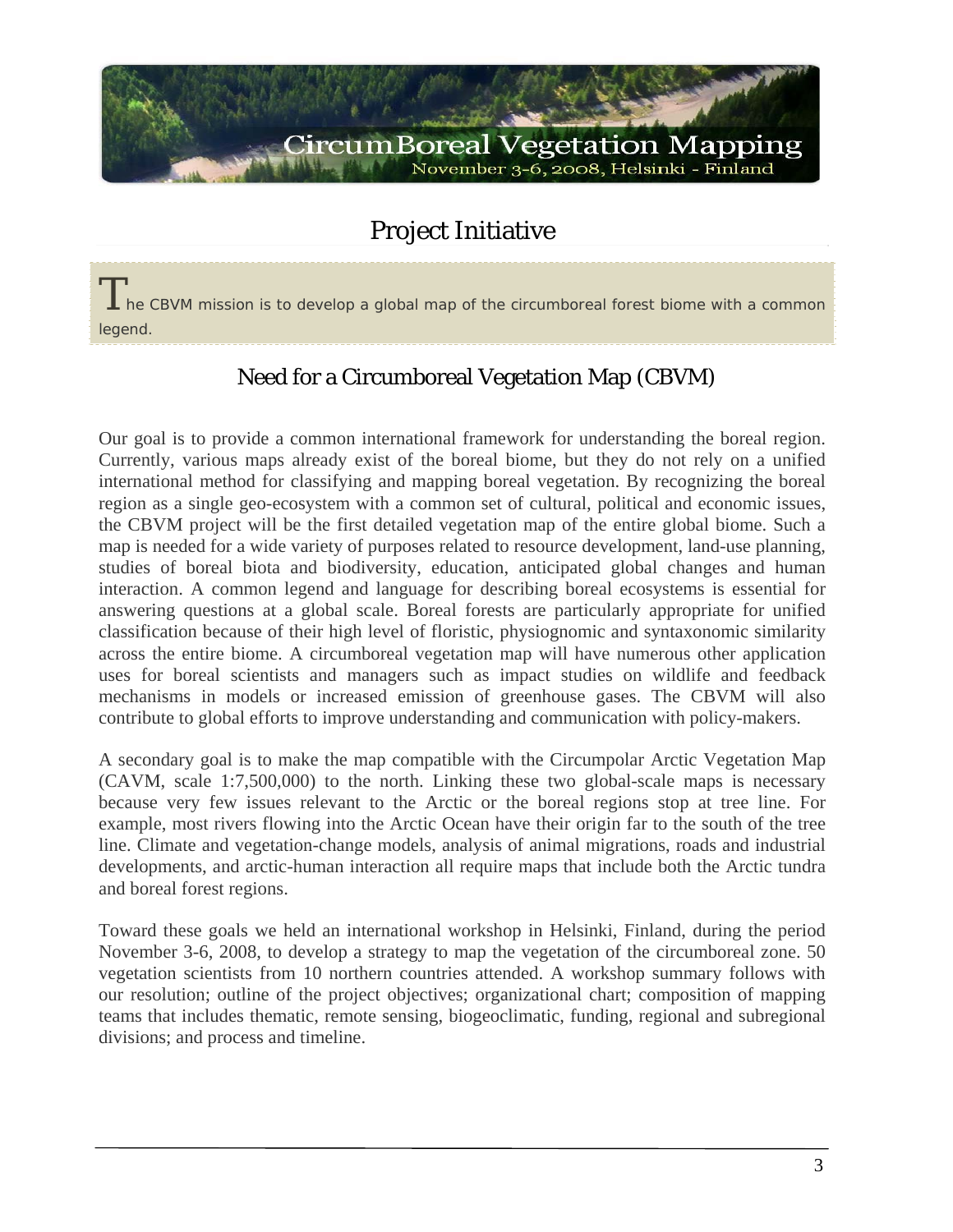

### **Resolution from the Circumboreal vegetation mapping (CBVM) workshop, Helsinki, November 3-6, 2008**

Whereas the «Boreal Biome» is one global geo-ecosystem with a common set of cultural, political, nature conservation and economic issues, and whereas it is under pressure from human influence and climate change, it is of primary importance: 1) to better express the nature and diversity of the ecosystems adapted to cold climate; 2) to depict their distribution and their extent; 3) to better know and protect this biome that is also the home of indigenous people; and 4) to promote the sustainable use of its natural resources; let it be resolved to:

- a) Develop a Circumboreal Vegetation Map (CBVM) at a scale of 1:7 500 000, depicting the nature and the boundaries of boreal vegetation south of the arctic zone by using recent and traditional vegetation classification and maps, remote sensing and GIS tools, and a legend that is accepted by the international community of vegetation scientists.
- b) Publish and present the Circumboreal Vegetation Map with the ancillary information developed for the project to the international scientific community and other potential users.
- c) Publish the mapping methods and descriptions of the mapping units, including vegetation structure, composition, dynamics, and ecological context.
- d) Achieve goals a) to c) by harmonizing concepts in a spirit of international collaboration among and between regional mapping teams.
- e) That this CBVM group will reconvene in 2010 for a workshop in Russia to accept the mapping legend, biogeoclimatic framework, mapping tools, and prototype maps to be presented by thematic teams.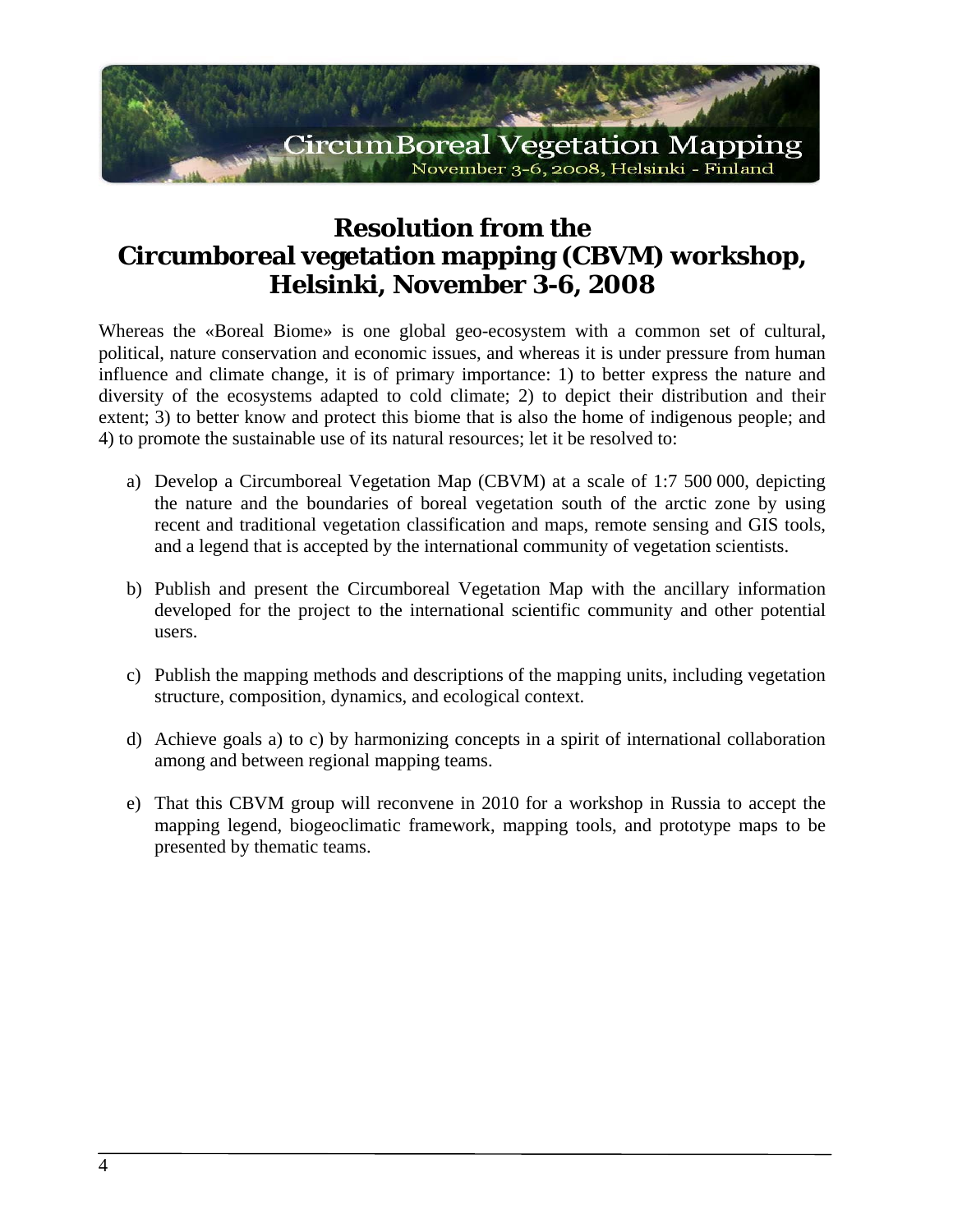

### **Project Objectives**

- Review of the status of boreal vegetation mapping
- Present examples of possible approaches
- Define the region to be mapped
- Establish the project goals
- Form a mapping team
- Develop a plan for making the map
- Develop a plan for writing a proposal or series of proposals that would result in the final CBVM
- Publish the results of the workshop

### **Determining Products**

- Decision: Vegetation map or a much larger document that includes a book
- Initially these extras probably should not be included
- Immediate need is a good circumpolar portrayal of boreal vegetation
- Other products could follow

### **Transboundary Perspective**

- Regional environmental cooperation: conserve biodiversity & foster friendly relations
- International approach to achieve more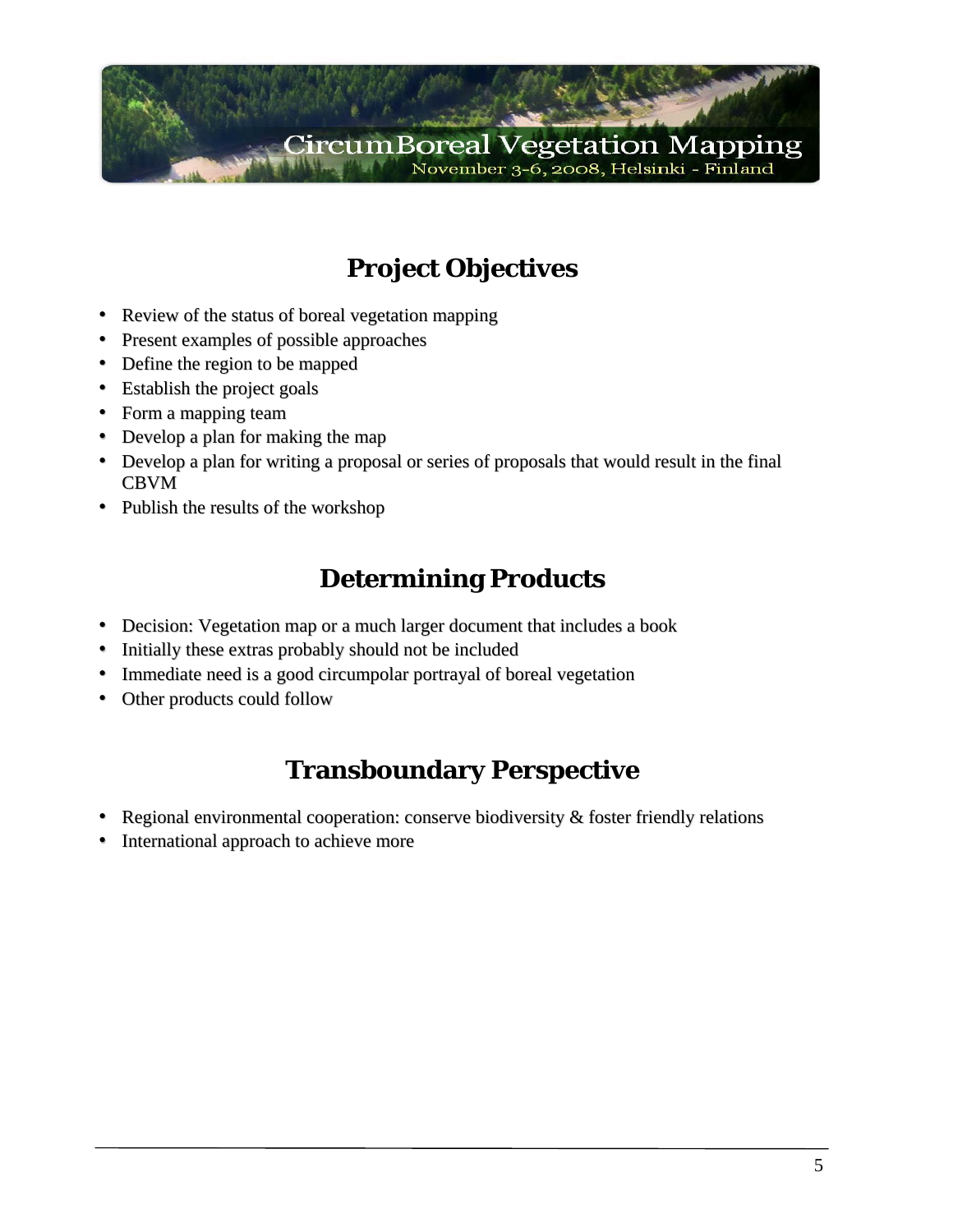

### **Organizational Chart**

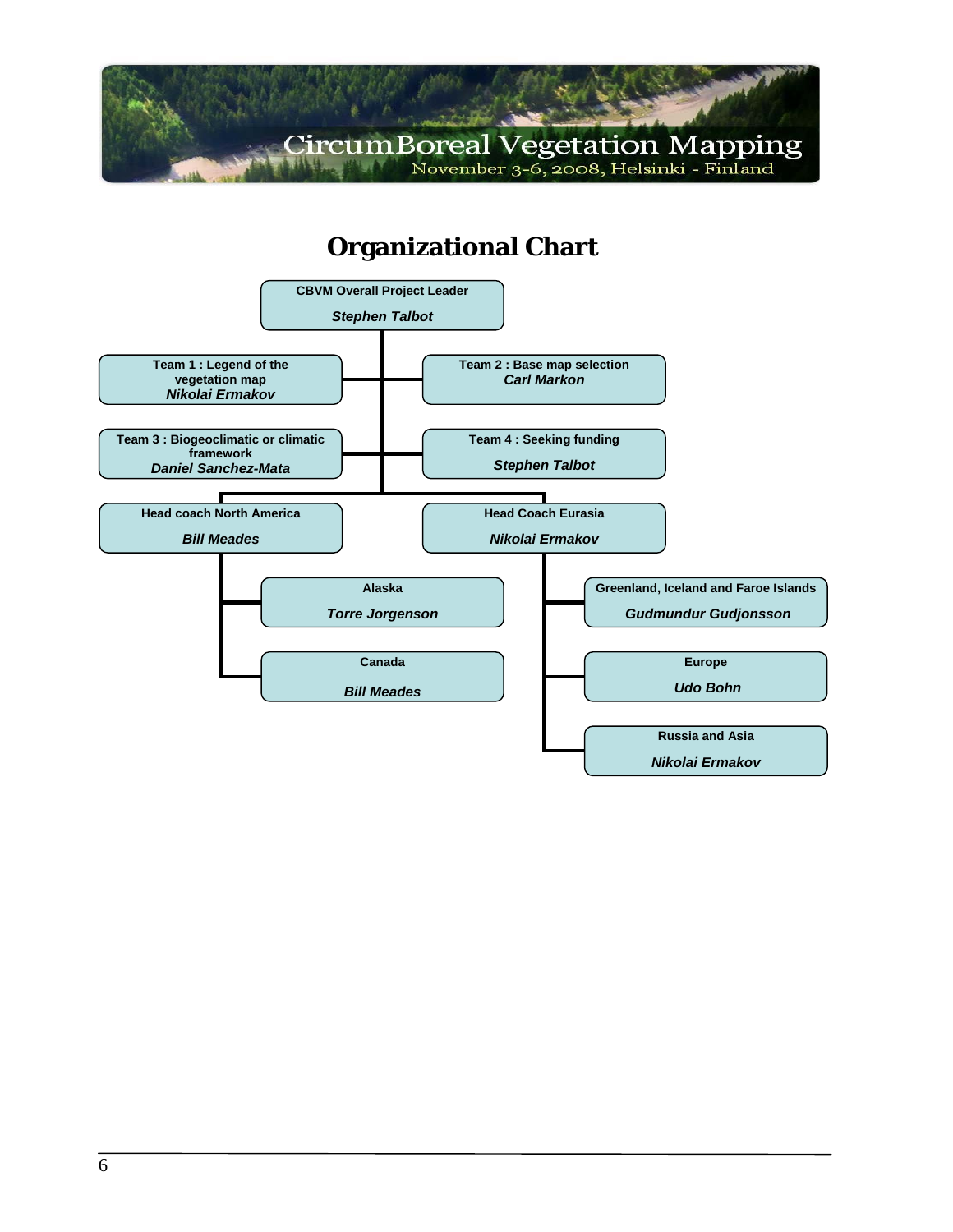

### **Thematic team composition**

### **Team 1: Vegetation map legend**

Objectives: Uniform Classification units, potential vegetation concept, legend prototypes

Team leader: Nikolai Ermakov

Participants: Klaus Dierssen, Annika Hofgaard, Udo Bohn, Jean-Pierre Saucier

Subgroup on Particular vegetation : alpine vegetation, mires and wetlands, flood plains, maritime

heath, coastal vegetation

- Subgroup Leader: Klaus Dierssen
- Participants : Kazue Fujiwara, Del Meidinger, Hans Tommervik, Fred JA Daniels, Raimo Heikkilä, Valentina Neshataeva, Stephen Talbot, Gudmundur Gudjonsson, Anna-Maria Fosaa, Elena Golubeva, Olga Galanina, Yukito Nakamura, Bill Meades, Kharuk Viacheslav

Deadlines

Deadline 1: Legend prototype for December 2009 Deadline 2: Legend test for December 2010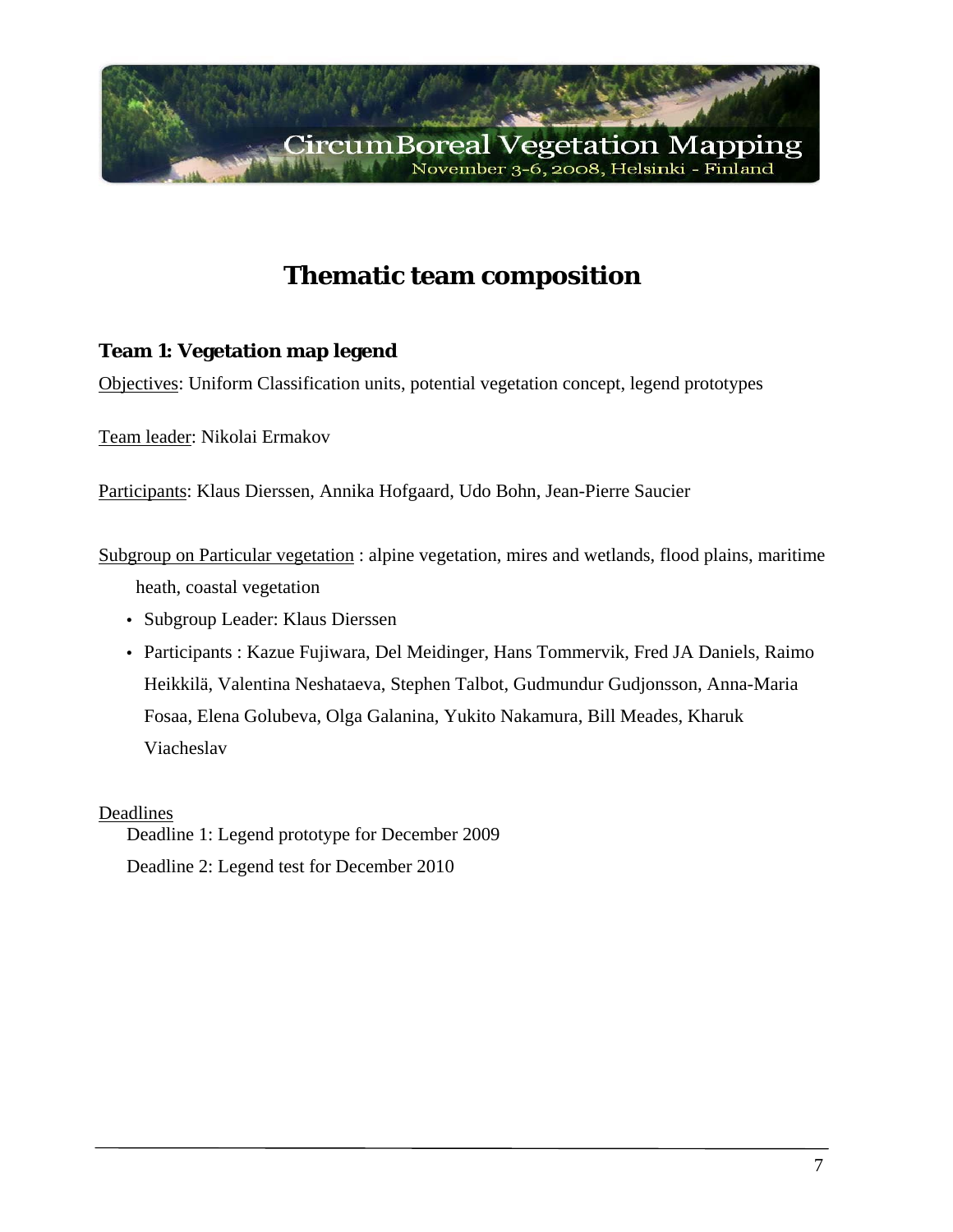

#### **Team 2: Remote sensing**

Objectives: Thematic maps, map projection, map scale and resolution, remote sensing products

Team leader: Carl Markon

Participants: Sergei Bartle, Peter Potapov, Ekaterina Ship Gina, Gareth Reeds, Olga Tutubalina, Kelly Dolan

Deadline: December 2010

### **Team 3: Biogeoclimatic or climatic framework**

Objectives: Essential climatic indices, boreal definition, extent of the boreal

Team leader: Daniel Sanchez-Mata

Participants: Torre Jorgenson, Ken Baldwin, Pavel Krestov, Steve Cumming, Galina Ogureeva, Elgene Box, Teuvo Ahti

Deadline: December 2010

### **Team 4: Funding development**

Objectives: Obtain funding for the next workshop and the project

Team leader: Stephen Talbot

Participants: Bill Meades

Deadline: December 2010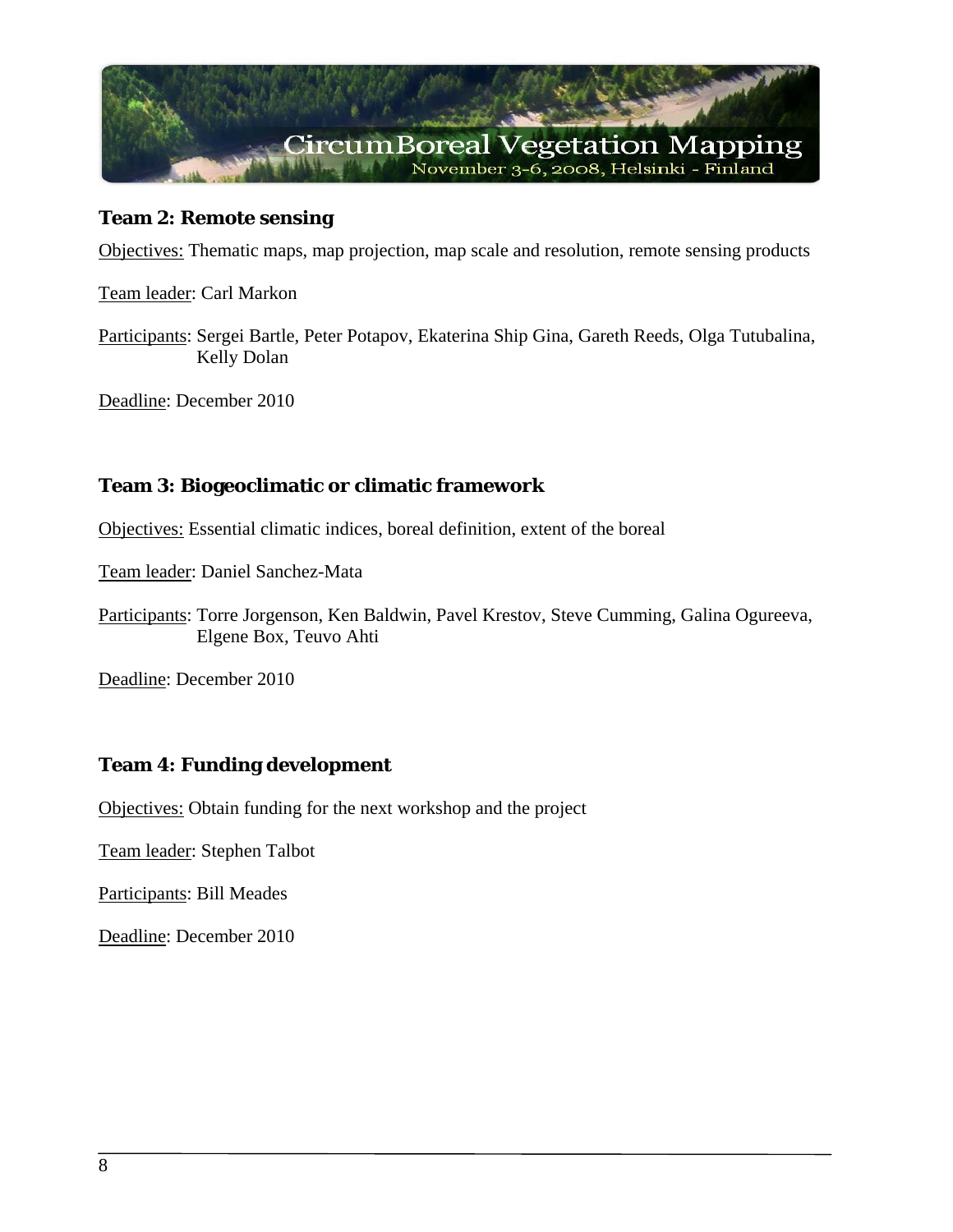

### **Regional team composition**

### **North America Team**

Objectives: Mapping North America (Alaska, Canada, Saint-Pierre et Miquelon)

Team leader: Bill Meades

• Participants: To be determined

#### Alaska Subregion

- Subregion leader: Torre Jorgenson
- Participants : To be determined

#### Canada Subregion

- Subregion leader: Bill Meades
- Participants: Ken Baldwin and others to be determined

#### Deadlines

Deadline 1: International correlation excursion in summer 2012 Deadline 2: Regional maps in May 2013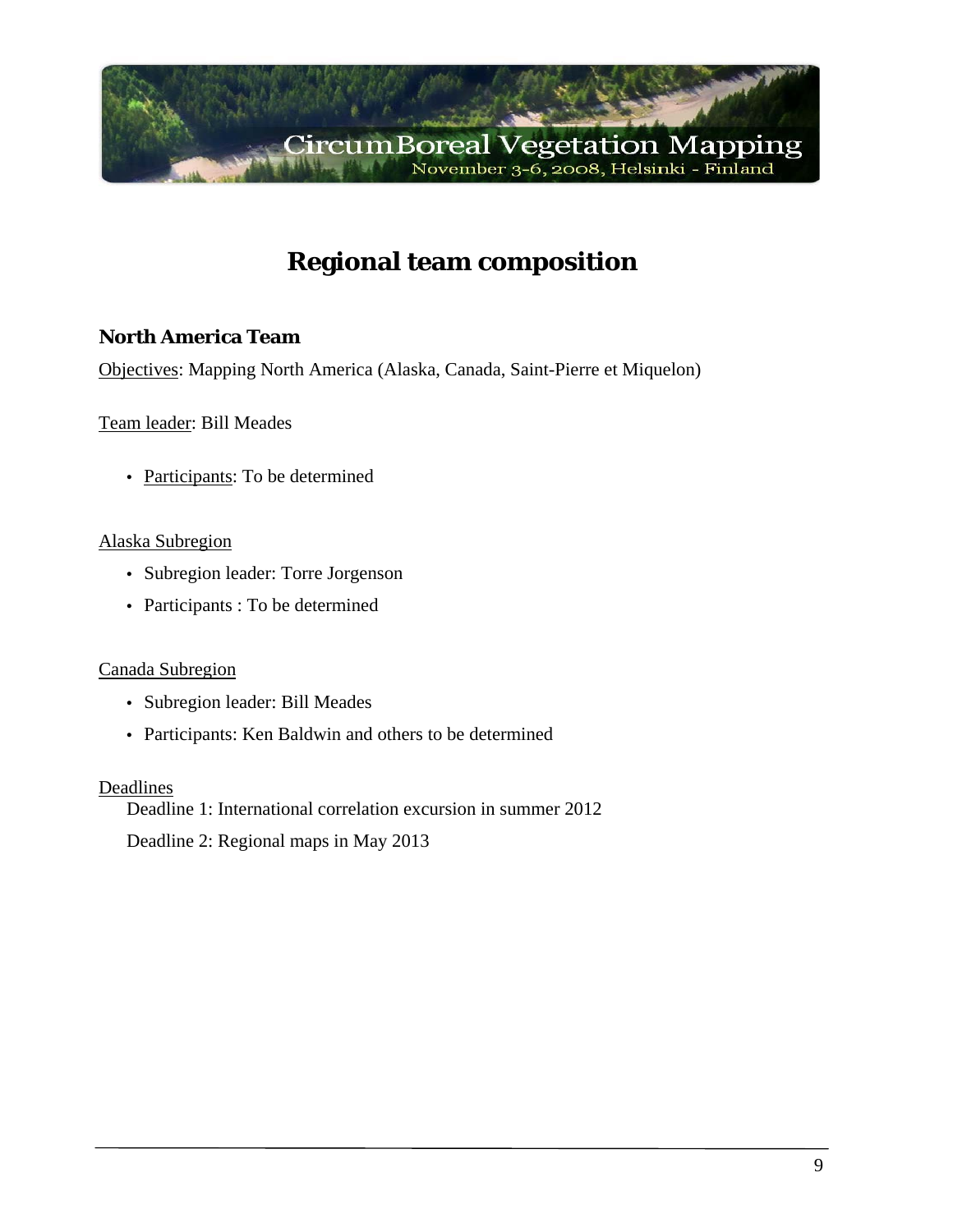

#### **Eurasia Team**

Objectives: Mapping Eurasia (Greenland, Iceland and Faroe Islands, Europe, Russia and Asia)

#### Team leader: Nikolai Ermakov

• Participants: To be determined

#### Greenland, Iceland and Faroe Islands Subregion

- Subregion leader: Gudmundur Gudjonsson
- Participants : To be determined

#### Europe (Scandinavia and Finland) Subregion

- Subregion leader: Udo Bohn
- Participants: To be determined

#### Russia and Asia Subregion

- Subregion leader: Nikolai Ermakov
- Participants: To be determined

#### Deadlines

Deadline 1: International correlation excursion in summer 2011 and 2012 Deadline 2: Regional maps in May 2013